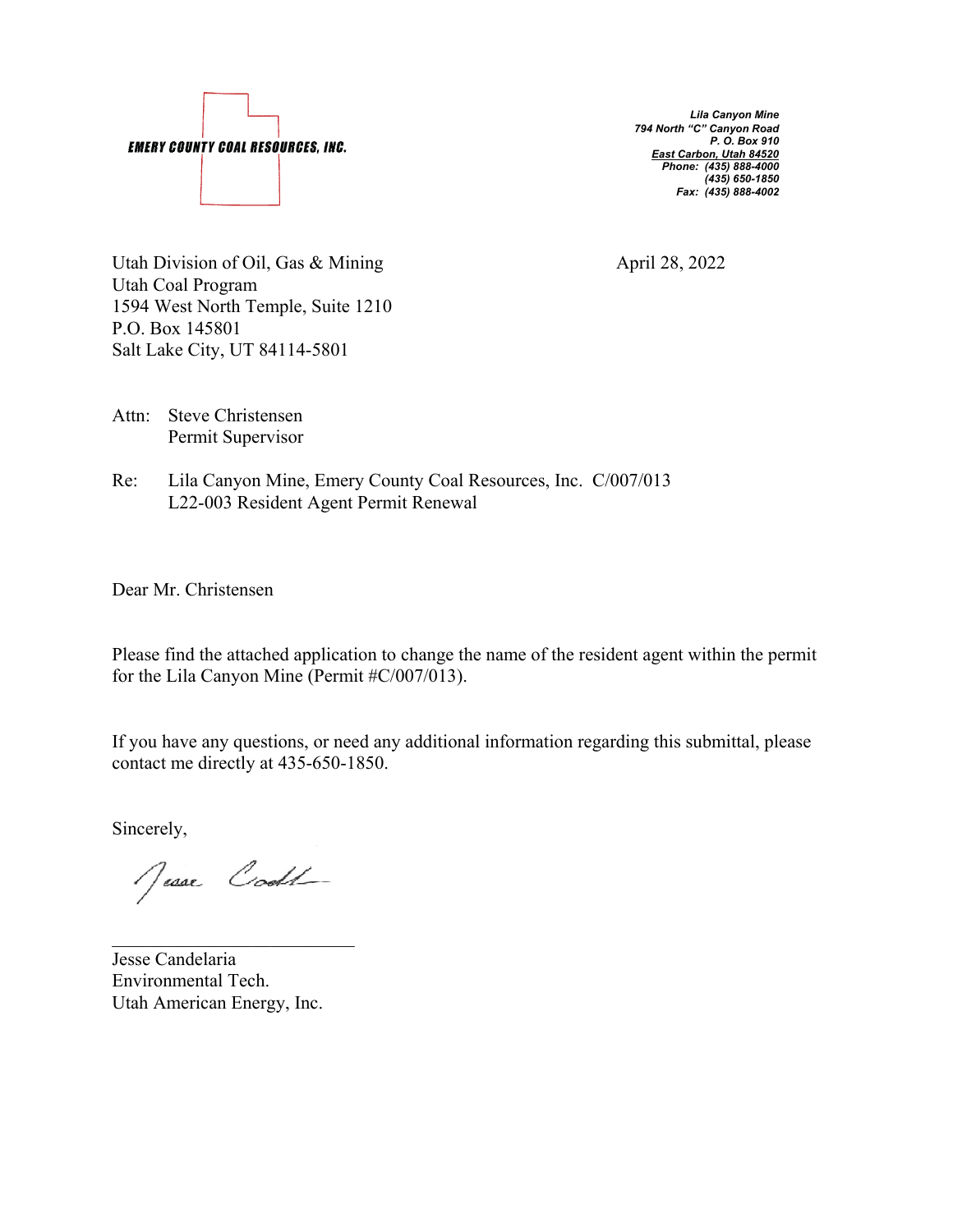|                                                                                                      |                        | <b>APPLICATION FOR PERMIT PROCESSING</b>                                                                                                                                                                                                                                                                                                                                    |                                        |  |
|------------------------------------------------------------------------------------------------------|------------------------|-----------------------------------------------------------------------------------------------------------------------------------------------------------------------------------------------------------------------------------------------------------------------------------------------------------------------------------------------------------------------------|----------------------------------------|--|
| New Permit □<br>Renewal <sup>[]</sup><br>Transfer $\square$<br>Exploration $\Box$<br>Permit Change X |                        | Bond Release $\Box$                                                                                                                                                                                                                                                                                                                                                         | Permit Number: ACT/007/013             |  |
|                                                                                                      | L22-003 Resident Agent |                                                                                                                                                                                                                                                                                                                                                                             | Mine: Lila Canyon                      |  |
|                                                                                                      |                        |                                                                                                                                                                                                                                                                                                                                                                             | Permittee: Emery County Coal Resources |  |
|                                                                                                      |                        | Description, include reason for application and timing required to implement:                                                                                                                                                                                                                                                                                               |                                        |  |
|                                                                                                      |                        |                                                                                                                                                                                                                                                                                                                                                                             |                                        |  |
|                                                                                                      |                        | Instructions: If you answer yes to any of the first 8 questions (gray), submit the application to the Salt Lake Office. Otherwise, you may submit it to your reclamation                                                                                                                                                                                                    |                                        |  |
| $\square$ Yes                                                                                        | $\square$ No           | 1. Change in the size of the Permit Area? __ acres  Disturbed Area? _                                                                                                                                                                                                                                                                                                       | acres □ increase □ decrease.           |  |
| $\square$ Yes                                                                                        | $\square$ No           | 2. Is the application submitted as a result of a Division Order? DO #                                                                                                                                                                                                                                                                                                       |                                        |  |
| □ Yes                                                                                                | $\square$ No           | 3. Does application include operations outside a previously identified Cumulative Hydro logic Impact Area?                                                                                                                                                                                                                                                                  |                                        |  |
| $\square$ Yes                                                                                        | $\square$ No           | 4. Does application include operations in hydro logic basins other than as currently approved?                                                                                                                                                                                                                                                                              |                                        |  |
| $\square$ Yes                                                                                        | $\square$ No           | 5. Does application result from cancellation, reduction or increase of insurance or reclamation bond?                                                                                                                                                                                                                                                                       |                                        |  |
| □ Yes                                                                                                | $\square$ No           | 6. Does the application require or include public notice/publication?                                                                                                                                                                                                                                                                                                       |                                        |  |
| □ Yes                                                                                                | $\square$ No           | 7. Does the application require or include ownership, control, right-of-entry, or compliance information?                                                                                                                                                                                                                                                                   |                                        |  |
| □ Yes                                                                                                | $\Box$ No              | 8. Is proposed activity within 100 feet of a public road or cemetery or 300 feet of an occupied dwelling?                                                                                                                                                                                                                                                                   |                                        |  |
| $\Box$ Yes                                                                                           | $\square$ No           | 9. Is the application submitted as a result of a Violation?                                                                                                                                                                                                                                                                                                                 |                                        |  |
| $\Box$ Yes                                                                                           | $\square$ No           | 10. Is the application submitted as a result of other laws or regulations or policies? Explain:                                                                                                                                                                                                                                                                             |                                        |  |
| $\Box$ Yes                                                                                           | $\square$ No           | 11. Does the application affect the surface landowner or change the post mining land use?                                                                                                                                                                                                                                                                                   |                                        |  |
| $\square$ Yes                                                                                        | $\square$ No           | 12. Does the application require or include underground design or mine sequence and timing?                                                                                                                                                                                                                                                                                 |                                        |  |
| $\Box$ Yes                                                                                           | $\square$ No           | 13. Does the application require or include collection and reporting of any baseline information?                                                                                                                                                                                                                                                                           |                                        |  |
| $\square$ Yes                                                                                        | $\square$ No           | 14. Could the application have any effect on wildlife or vegetation outside the current disturbed area?                                                                                                                                                                                                                                                                     |                                        |  |
| $\square$ Yes                                                                                        | $\square$ No           | 15. Does application require or include soil removal, storage or placement?                                                                                                                                                                                                                                                                                                 |                                        |  |
| $\Box$ Yes                                                                                           | $\square$ No           | 16. Does the application require or include vegetation monitoring, removal or re-vegetation activities?                                                                                                                                                                                                                                                                     |                                        |  |
| $\Box$ Yes                                                                                           | $\square$ No           | 17. Does the application require or include construction, modification, or removal of surface facilities?                                                                                                                                                                                                                                                                   |                                        |  |
| $\Box$ Yes                                                                                           | $\square$ No           | 18. Does the application require or include water monitoring, sediment or drainage control measures?                                                                                                                                                                                                                                                                        |                                        |  |
| $\Box$ Yes                                                                                           | $\square$ No           | 19. Does the application require or include certified designs, maps, or calculations?                                                                                                                                                                                                                                                                                       |                                        |  |
| □ Yes                                                                                                | $\square$ No           | 20. Does the application require or include subsidence control or monitoring?                                                                                                                                                                                                                                                                                               |                                        |  |
| $\square$ Yes                                                                                        | $\square$ No           | 21. Have reclamation costs for bonding been provided for?                                                                                                                                                                                                                                                                                                                   |                                        |  |
| $\Box$ Yes                                                                                           | $\square$ No           | 22. Does application involve a perennial stream, a stream buffer zone or discharges to a stream?                                                                                                                                                                                                                                                                            |                                        |  |
| □ Yes                                                                                                | $\square$ No           | 23. Does the application affect permits issued by other agencies or permits issued to other entities?                                                                                                                                                                                                                                                                       |                                        |  |
|                                                                                                      |                        | X Attach complete copies of the application.                                                                                                                                                                                                                                                                                                                                |                                        |  |
|                                                                                                      |                        | I hereby certify that I am a responsible official of the applicant and that the information contained in this<br>application is true and correct to the best of my information and belief in all respects with the laws of Utah in<br>reference to commitments, undertakings, and obligations, herein.<br><b>Enviornmental Tech</b><br>Jesse Candelaria<br>Name<br>Position | Received by Oil, Gas & Mining          |  |
| My Commission Expires:<br>Attest: STATE OF                                                           | COUNTY OF Canb         | Subscribed and sworn to before me this $d$ day of $\alpha$ $\alpha$ $\beta$ $\beta$ . 20 22.<br>EADLEY<br>19.2023<br><b>COMMISSION #703969</b><br>COMM. EXP. 01/09/2023                                                                                                                                                                                                     | <b>ASSIGNED TRACKING NUMBER</b>        |  |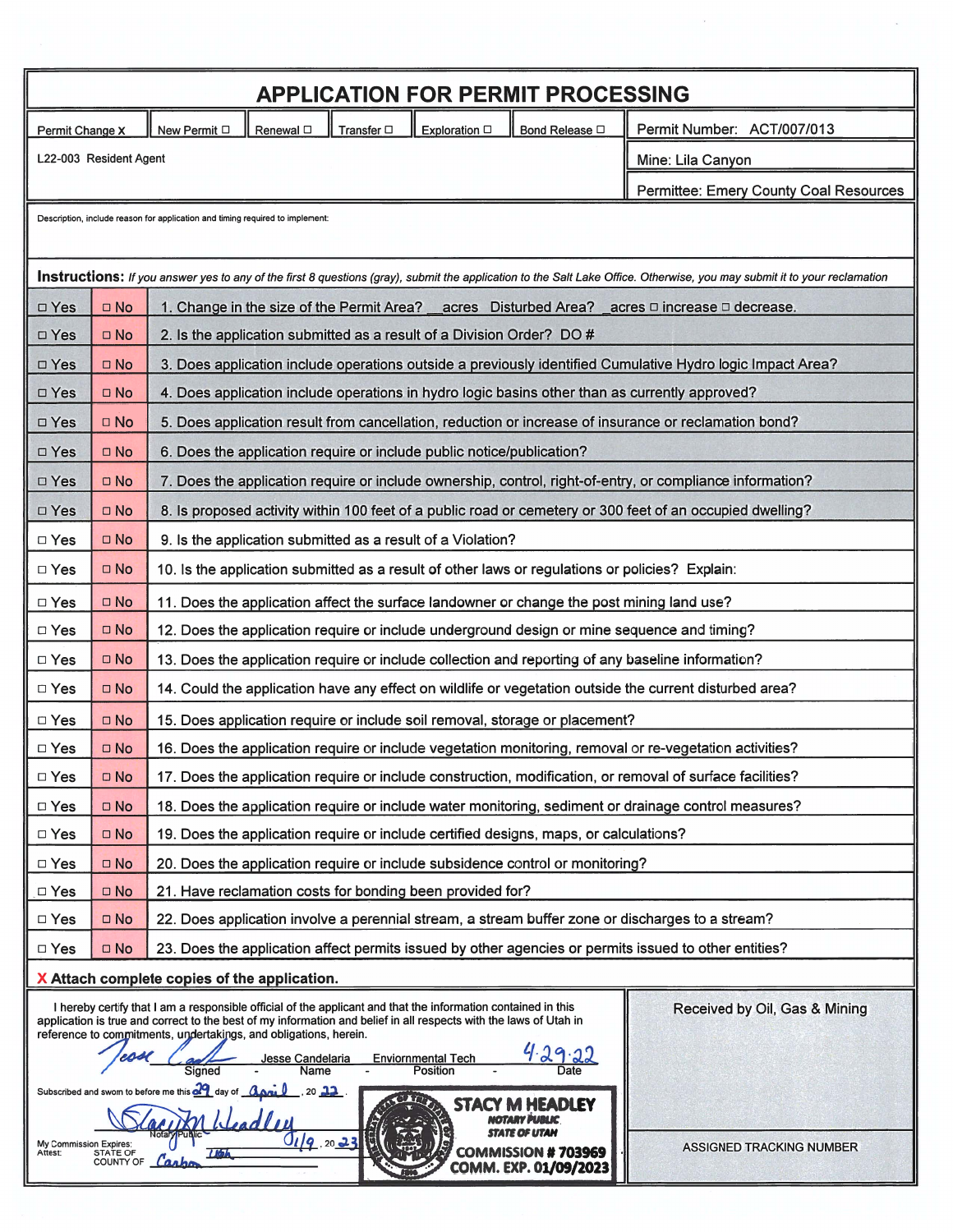## **Application for Permit Processing Detailed Schedule of Changes to the MRP**

Permit Number: ACT/007/013

L22-003 Resident Agent Mine: Lila Canyon

Permittee: Emery County Coal

Provide a detailed listing of all changes to the mining and reclamation plan which will be required as a result of this proposed permit application. Individually list all maps and drawings which are to be added, replaced, or removed from the plan. Include changes of the table of contents, section of the plan, pages, or other information as needed to specifically locate, identify and revise the existing mining and reclamation plan. **Include page, section and drawing numbers as part of the description.**

|            |                |          | DESCRIPTION OF MAP, TEXT, OR MATERIALS TO BE CHANGED |
|------------|----------------|----------|------------------------------------------------------|
| $\Box$ ADD | X REPLACE      | □ REMOVE | Chapter 1 Page 1-3                                   |
| $\Box$ ADD | □ REPLACE      | □ REMOVE |                                                      |
| $\Box$ ADD | □ REPLACE      | □ REMOVE |                                                      |
| $\Box$ ADD | □ REPLACE      | □ REMOVE |                                                      |
| $\Box$ ADD | □ REPLACE      | □ REMOVE |                                                      |
| $\Box$ ADD | □ REPLACE      | □ REMOVE |                                                      |
| $\Box$ ADD | □ REPLACE      | □ REMOVE |                                                      |
| $\Box$ ADD | $\Box$ REPLACE | □ REMOVE |                                                      |
|            |                |          |                                                      |

Any other specific or special instructions required for insertion of this proposal into the Mining and Reclamation Plan?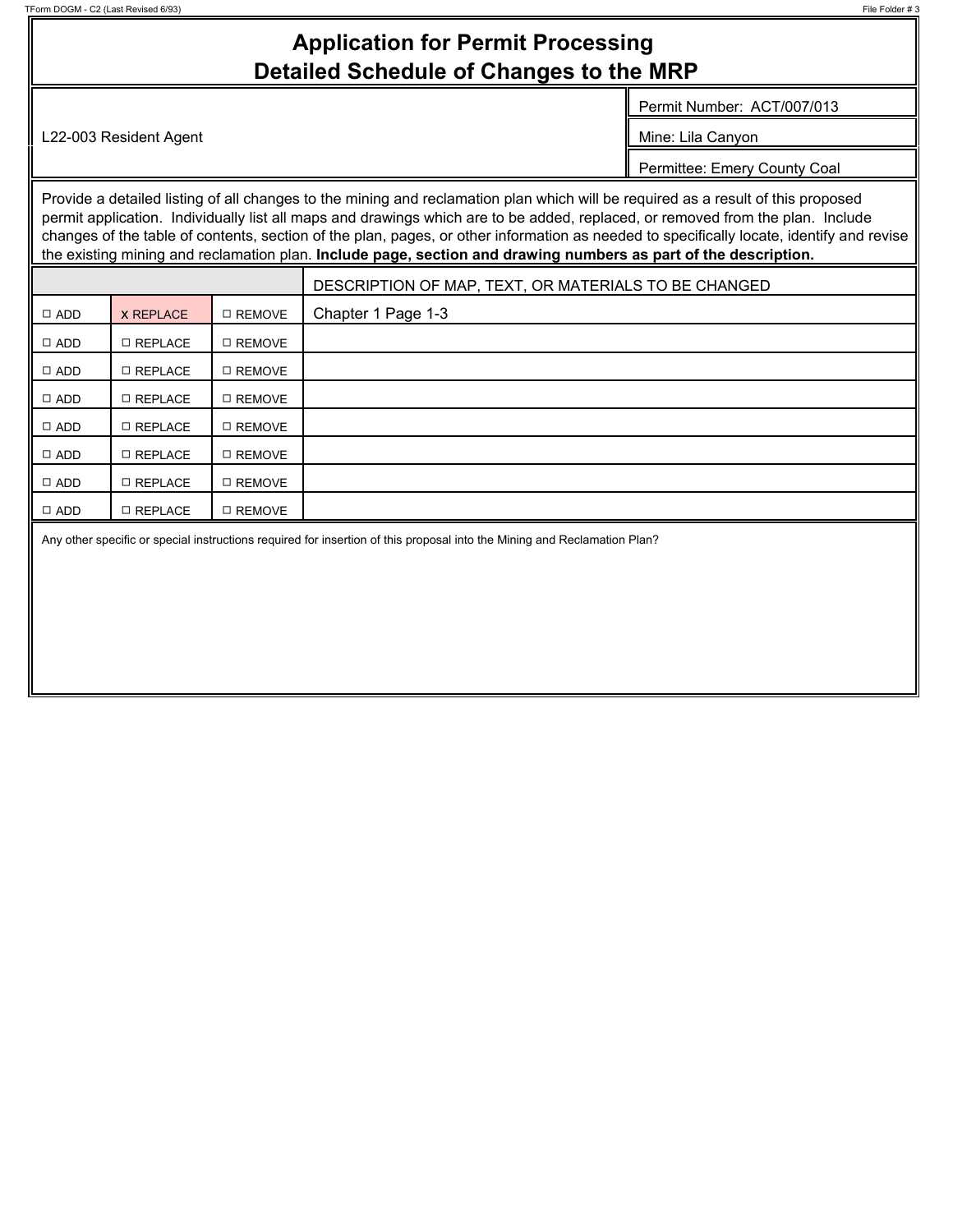Emery County Coal Resources, Inc. The Mining and Reclamation Plan Lila Canyon Mine December 2021

| Eugene I. Davis        | Director                         | 10-11-2020               |
|------------------------|----------------------------------|--------------------------|
| Eugene I. Davis        | Chairman of the Board            | 10-19-2010               |
| Rafael Wallander       | Director                         | 10-19-2020               |
| Robert E. Murray       | Director                         | 11 Sep 2020 End 10-16-20 |
| Phillip J. Cavatoni    | Director                         | 11 Sep 2020              |
| Richard D. Robinson    | Director                         | 11 Sep 2020              |
| Jeffrey Ogden          | Director                         | 11 Sep 2020              |
| Lawrence M. Clark, Jr. | Director                         | 11 Sep 2020              |
| Anthony C. Vcelka, II  | Treasurer                        | 11 Sep 2020              |
| F. Andrew Balcar       | Secretary                        | 11 Sep 2020              |
| Jeremy J. Harrison     | <b>Chief Financial Officer</b>   | 11 Sep 2020              |
| James R. Turner, Jr.   | <b>Chief Operating Officer</b>   | 11 Sep 2020              |
| Paul B. Piccolini      | Vice President, Human Resources  | 11 Sep 2020              |
| Eric Grimm             | Exec. Vice President, Operations | 11 Sep 2020              |

All officers and directors are active in the companies listed above. Coal mining and reclamation operations with which the above officers and directors have been involved within five years preceding the date of this application are detailed Appendix 1-2.

The addresses and phone numbers for the officers and director of ECCR, ACNR Mining Corporation, American Consolidated Natural Resources, Inc., Murray American Consolidated Natural Resources Holdings, Inc., and ACNR Holdings, Inc. are the same as those of the applicant. None of the officers or directors of ACNR Holdings, Inc. or any of its tiered subsidiaries have an ownership position in any of those companies.

Written correspondence to ECCR regarding the operations should be addressed to:

PJ JensenJesse Candelaria, Resident Agent Emery County Coal Resources, Inc. P.O. Box 910 East Carbon, UT 84520-0910 Phone: (435) 888-4000

## **1.1.2.4 Coal Mining and Reclamation Operation Permit Applications**

The following list represents permits issued to ECCR, along with applicable identification numbers of those permits:

| Permit                                | <b>Issuing Authority</b>          | <b>Status</b> |
|---------------------------------------|-----------------------------------|---------------|
| <b>UPDES Permits (Minor Municipal</b> | Utah Dept. Environmental Quality, | Approved      |
| Permit No., UT0026018, Biosolids      | Division of Water Quality         |               |
| Permit No. UTL0000000, Sedimentation  |                                   |               |
| Pond Permit No. UTG040024)            |                                   |               |